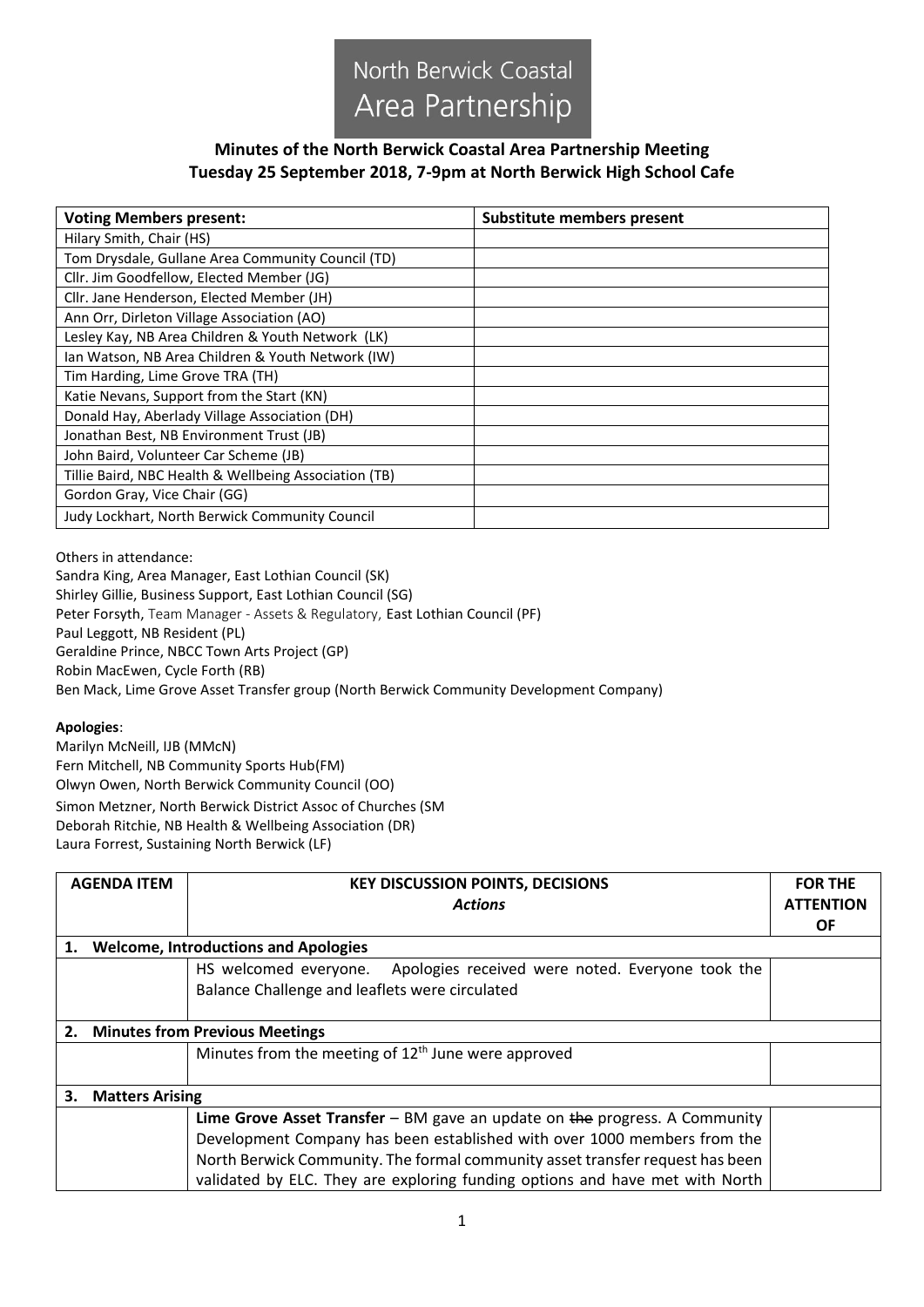| <b>AGENDA ITEM</b>      | <b>KEY DISCUSSION POINTS, DECISIONS</b>                                                        | <b>FOR THE</b>   |
|-------------------------|------------------------------------------------------------------------------------------------|------------------|
|                         | <b>Actions</b>                                                                                 | <b>ATTENTION</b> |
|                         |                                                                                                | <b>OF</b>        |
|                         | Berwick Trust and additional skilled professionals will be recruited on a volunteer            |                  |
|                         | basis (e.g. legal, financial, planning)                                                        |                  |
|                         | Action: LK to confirm date of next public meeting                                              | <b>LK</b>        |
|                         | Lodge Toilets - This was raised at the Support from the Start group and will require           |                  |
|                         | more community consultation and volunteers to take this forward. There is an                   |                  |
|                         | opportunity for toilets to be included in a proposed new shelter if located in the             | <b>KN/LK</b>     |
|                         | Lodge grounds.                                                                                 |                  |
|                         | Action LK and KN to discuss further?                                                           |                  |
|                         | Drem Bridge - it is not ELC policy to placed mirrors by the roadside.                          |                  |
| 4. Charrette Priorities |                                                                                                |                  |
|                         | Transportation are developing a traffic model to look at traffic flow management               |                  |
|                         | to test out the various scenarios and options outlined in the Charrette. This will be          |                  |
|                         | invaluable in ensuring the best designs and options are implemented. The meeting               |                  |
|                         | expressed a strong desire to work in partnership with Transportation colleagues,               |                  |
|                         | to keep the community involved in relevant decision-making. PF agreed.                         |                  |
|                         | Action: A provisional working group and meeting dates will be finalised at the                 |                  |
|                         | On The Move Group meeting Wednesday 7 <sup>th</sup> November 2018 at 7pm in the Hope           | HS/PF/RY         |
|                         | Rooms.                                                                                         |                  |
| 5.                      | 2018/2019 Priorities' Update                                                                   |                  |
|                         | SK outlined the priorities report 2018/2019:                                                   |                  |
|                         | 1. Youth Shelter -- LK to submit a revised application for the Community                       |                  |
|                         | Shelter proposal.                                                                              | <b>LK</b>        |
|                         | Dirleton Bus Stop Shelter Roof - Costings agreed and work will get<br>2.                       |                  |
|                         | underway.                                                                                      |                  |
|                         | Dirleton Bowling Club - Awaiting an application from Dirleton Village<br>3.<br>Association     |                  |
|                         | 4. Health & Wellbeing Association - Social Isolation Work, original research                   | <b>DVA</b>       |
|                         | parameters have changed and may not go ahead this financial year?                              |                  |
|                         | Dirleton Public Realm Project - Application to be submitted by Dirleton<br>5.                  |                  |
|                         | Village Association.                                                                           |                  |
|                         | Reprinting of North Berwick Map/Leaflets - limited reprinting has been<br>6.                   | JG, NBBA         |
|                         | done. JG and NB Business Association to advise on future leaflet.                              |                  |
|                         | 7. Gullane Hall Stage Access - TD to raise this at the Gullane Area                            | <b>GACC</b>      |
|                         | <b>Community Council Meeting.</b>                                                              |                  |
|                         | 8. Toilet Scheme Stickers - Art Work is being prepared for this.                               |                  |
|                         | Walking/Cycling Leaflet - On The Move to take this forward.<br>9.                              | <b>OTM</b>       |
|                         | 10. Mental Health Youth Worker/Employability Worker - LK to submit                             |                  |
|                         | applications.<br>11. Gullane Picnic Tables - These will be installed at Gullane Bents shortly. | LK               |
|                         | 12. North Berwick Murals - the revised application from NB Community                           |                  |
|                         | Council to fund the murals allocated in 2016/2017 was discussed. The                           | <b>GP</b>        |
|                         | new proposal would include restoration work on the Stevenson mural in                          |                  |
|                         | the "Cats Close" vennel- projection at Lighthouse Corner and a longer                          |                  |
|                         | term competition for a fixed art work. The majority of members voted to                        |                  |
|                         | agree the changes outlined. Concerns were raised about the ownership                           |                  |
|                         | of the vennel and the general state of the walls. GP to check ownership                        |                  |
|                         | with ELC and whether planning permission is required. It was agreed that                       |                  |